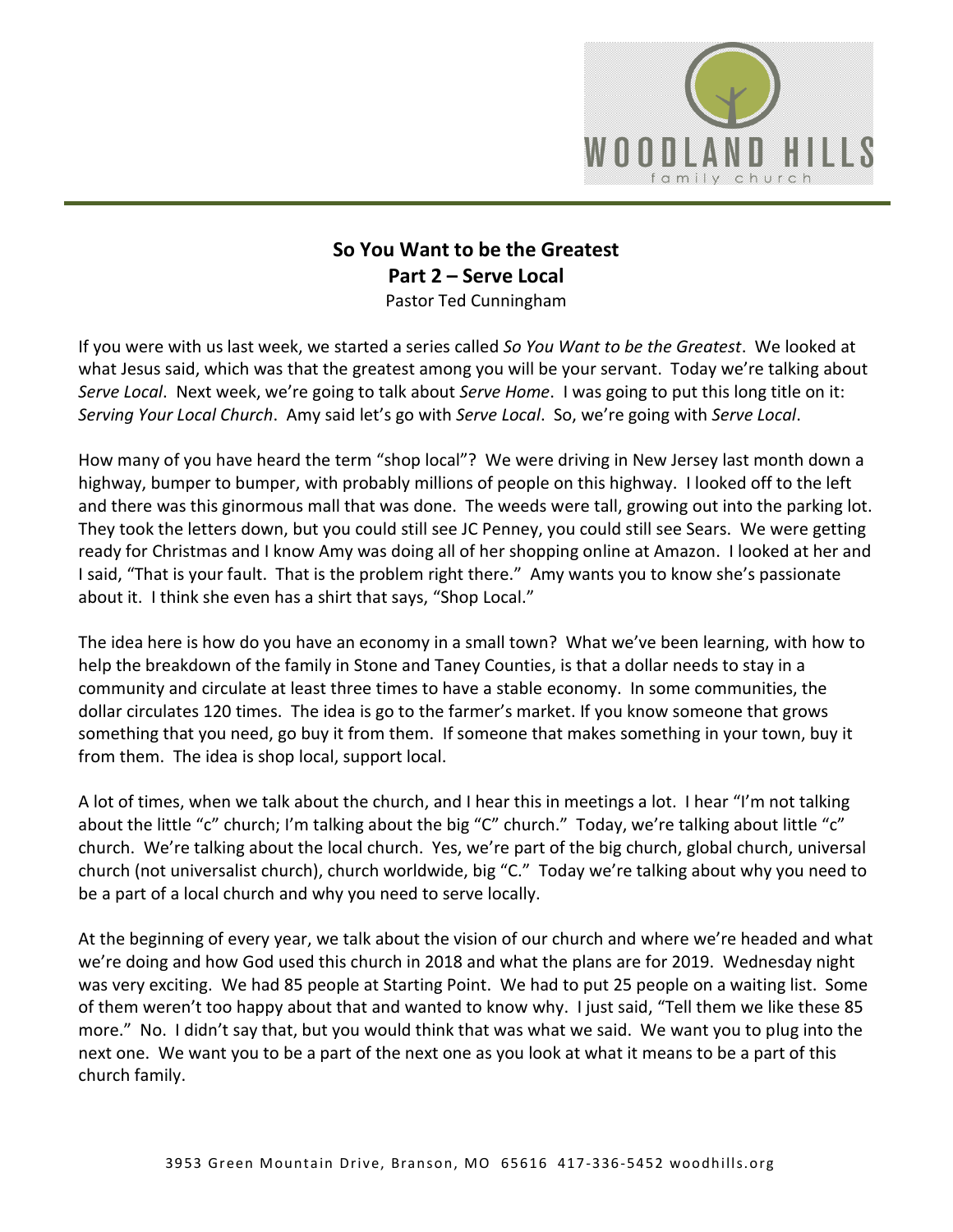So, we are a local church – a group of baptized believers – with three primary focuses. We have and **upward**, an **inward**, and an **outward** focus. Our love for God, our love for each other, and our love for those who are outside of the church. Again, keeping all of this in balance and understanding that we don't focus on one and exclude the other two. We don't get passionate about just serving one another and loving one another and forget about those that are in our community. We want to have an upward, inward, and outward focus. It all begins, as you will see in Ephesians 1, with the senior pastor being Jesus Christ, the Chief Cornerstone. We are citizens of the Kingdom of God and members of God's family.

If you have your Bibles and want to turn to Ephesians 1, that's where we're going to jump in. *[22](https://www.studylight.org/desk/?q=eph%201:22&t1=en_niv&sr=1) And God placed all things under his feet…* "His feet" being Jesus. *…and appointed him to be head over everything for the church…* He's going to develop this even more in Chapter 2 in just a second. *[23](https://www.studylight.org/desk/?q=eph%201:23&t1=en_niv&sr=1) …which is his body, the fullness of him who fills everything in every way.*

The local church is the body of Christ, the bride of Christ; we use the word picture of a flock, part of the Kingdom of God, part of the family of God. That's what we see in the next chapter of Ephesians. *[19](https://www.studylight.org/desk/?q=eph%202:19&t1=en_niv&sr=1) Consequently, you are no longer foreigners and strangers, but fellow citizens…* You're brought into it with Jewish Christians. *…with God's people and also members of his household…* If you have placed faith in Jesus Christ, you are citizen of the Kingdom of God and a child in the family of God. It's one of the reasons we love calling ourselves Woodland Hills *Family* Church; it keeps that before us. *[20](https://www.studylight.org/desk/?q=eph%202:20&t1=en_niv&sr=1) …built on the foundation of the apostles and prophets, with Christ Jesus himself as the chief cornerstone.*

In that day, all buildings started with a cornerstone. The foundation was built off of that cornerstone and built up. In this text, Paul is using that example. He's saying Jesus is the Chief Cornerstone. It all starts with him, it all begins with him. He's the alpha and the omega; it begins and ends with him, but all throughout the way everything we're building is with Jesus as the Chief Cornerstone. *[21](https://www.studylight.org/desk/?q=eph%202:21&t1=en_niv&sr=1) In him the whole building* (the church) *is joined together and rises to become a holy temple in the Lord. [22](https://www.studylight.org/desk/?q=eph%202:22&t1=en_niv&sr=1) And in him you too are being built together to become a dwelling in which God lives by his Spirit.* 

So, that upward, inward, and outward focus, here's what it means. **Upward – We love Jesus**. And all God's people said… Amen. That's where it all begins**. Inward – We love each other**. We're called to love one another. Jesus said, *"A new command I give you: Love one another.* (John 13: 34) The church is about you loving the person you're sitting next to and them loving you back, you serving the person that you're sitting next to and them serving you back. Giving and being given to. Caring for and being cared for. Rejoicing and someone rejoicing with you. Mourning and someone mourning with you. That's the inward focus of the church. Sometimes churches become so inwardly focused that they forget about this last one. **Outward – We also love the lost**. We also love our community. We also want to be known as a church that reaches out.

On Wednesday night, at Starting Point, a new friend of mine came up to me and said, "But what do you do? How do I come from a church of 80 people, where I attended for decades? We all were close, but we didn't have a lot of outsiders coming in. How do I plug into a church like Woodland Hills?" That's what we want to explore today.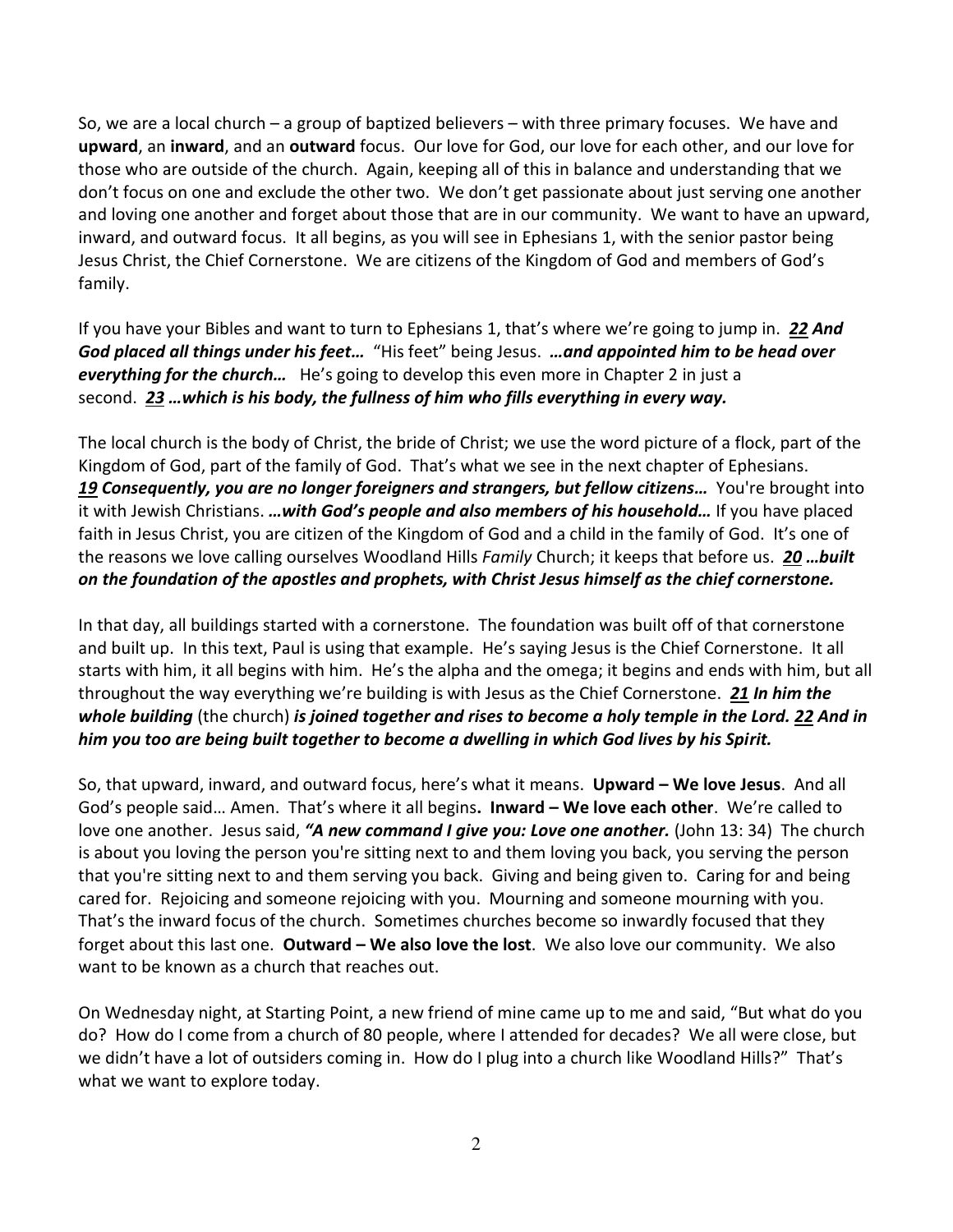I asked him, "If I came to your church and visited your church, would I be received?"

He said, "Yeah, but you know what I'm talking about, Ted. It's hard because we have history together. We've done so much together that when someone comes in, how do you take the lost and those who are outside and make is so they are no longer foreigners and aliens, but they are part of the family of God and part of the Kingdom of Heaven?"

I grew up in a church that never really grew past 200. I remember wanting to invite my lost friends to church but having so much angst about that. I'm not going to have you raise your hand, but some of you have had that angst in a church before where you're like *I'm just really careful before I invite someone*.

In our church, we weren't allowed to where shorts, women weren't allowed to wear pants. Your hair had to be a certain way. I can remember, before inviting my friends, it was awkward for me like, *Do I ask them to clean up their act before they show up?* It was super awkward. That's weird to me about a church that's like well that's our family. You should look like us and talk like us and act like us.

I just want you to know, that ain't how it is here. We are not into behavior modification where you have to clean yourself up, clean your act up… We don't want to do that. We want that to be Jesus working in you. That's him, not us.

I can remember sitting there going, *I would invite that friend, but he really needs a haircut before I take him to youth group on Wednesday night.* We had leaders that would run their fingers through people's hair and say, "Go get a haircut." It was that type of… You're thinking, *You poor thing*. I've been healed in the name of Jesus from all of this, as many of you have. Around here, we're constantly thinking about our upward, inward, and outward focus.

As we talk about the local church and as we dig into it today and dig into the Great Commandment, the Great Commission, and the First Century Church, as we look at Acts 2: 42-47, I want to start by saying what the church is not.

First and foremost, the church is not a **building**. It's not a place you go. Yes, we just saw many texts that you would say, Oh, Holy Temple, Chief Cornerstone, foundation, so the church is a building. No, the church is not a place you go. I love what Pastor Hillsong says. He says, "You can't go to church when you are the church." That's my Australian/British accent kind of all coming together there. You can't go to church when you are the church. Do I love meeting in a castle? There's no better place to worship a king than in a castle. I love it! Bad Dad joke. My son's in here going, *Oh, I gotta work with him on so much of this stuff.* Yes, but church not a place.

The church is not a **day of the week**. It's seven days a week. It's why how you see the way people dressed today is how you're going to see them dress all throughout the week. Church is happening all the time because we're the family of God and citizens of the Kingdom of Heaven.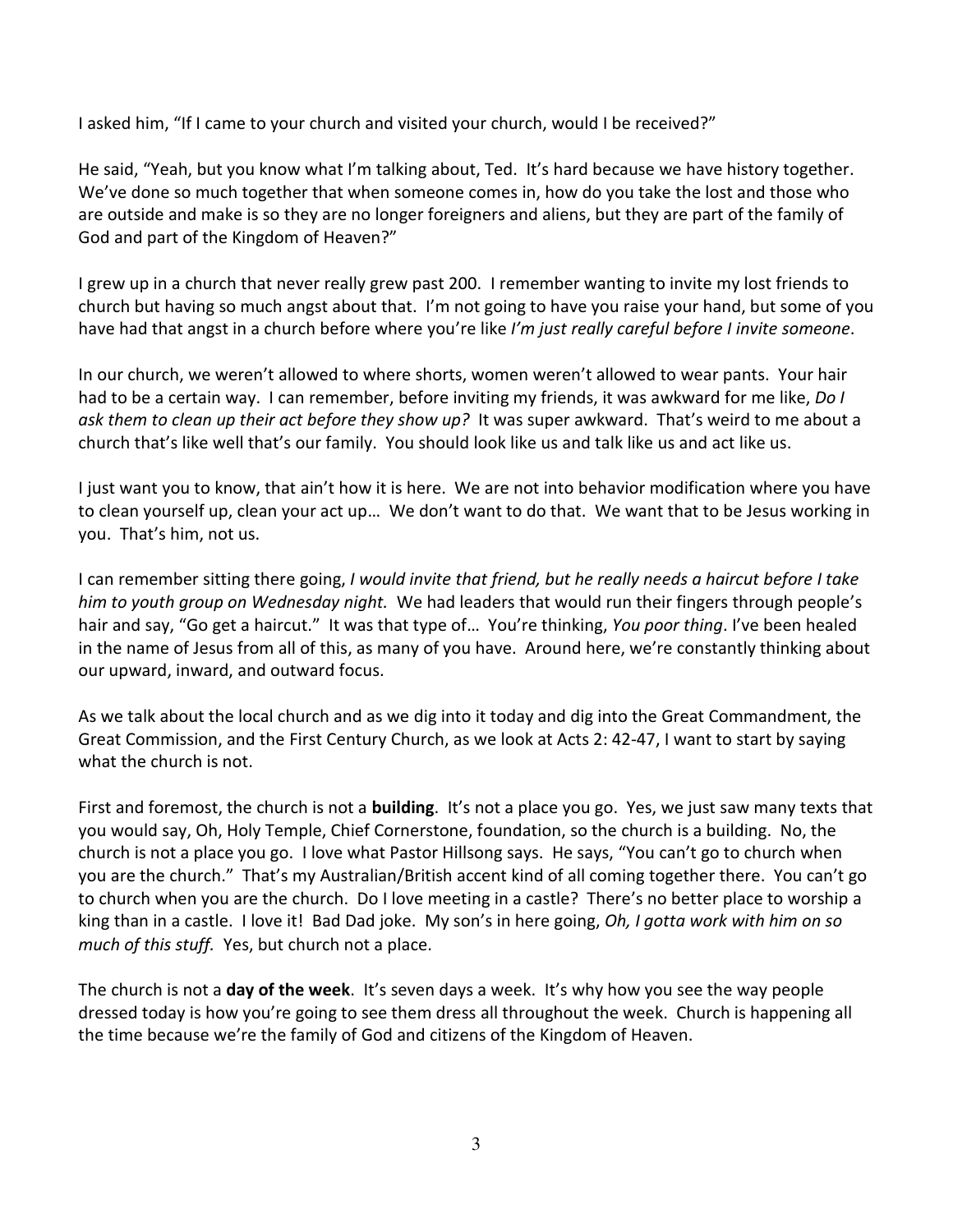The church is not an **event or a program**. Today, as we talk about the purposes of the church, you might get confused that if your church isn't doing this program right now, the purpose must not be important to them. Not true. You'll see today the difference between a program and a purpose.

The church is not a **business**. It's so important that we get this. The bottom line around here is not the bottom line. We don't make decisions based on finances. We follow generally accepted accounting principles. We file all the government stuff that we are supposed to file, but we don't make decisions based on how we can make more money off of this. How we can get more people to give? We're not constantly sitting around thinking about it. Your generosity is so overwhelming that we're trying to figure out how to be the best stewards with what God has brought to this place. We're not driven by red tape. We don't have a lot of rules.

Maybe you came from a church that had a lot of rules and you had a lot going on in your life. What's your rule on this? What do you think about this? We're like, "We don't have a rule on that." "Well you need one." "No, we don't. We're not a business. We're not driven by the bottom line." And when we select elders or when we select leaders, we're not just looking for people successful in business, we start by looking at the one who spends a lot of time on their knees in prayer before the Lord. We want to know someone is a spiritual leader in their home before we look at how they are in business. We have business men who are elders, but some that are not. It's not about being a business.

This is what I love about our church. I should wait to share this at the end in accordance with the notes, but I'm going to jump right in and share it because it's just still on my heart. Last week, you helped two more families transition out of hotels and into permanent housing. The reason I'm excited is we didn't have any meetings to make that happen. We didn't have to gather and take a vote. It actually wasn't the elders' decision, it wasn't even staff's decision; it was some of you in here working with families, saying, "Here's a real need. This family could get into permanent housing. I found a trailer for X amount; would the church help us pay for it?" We said, "Absolutely not! We'll pay for the whole thing."

The ability to be able to do that is because of your generosity and we don't have to sit around and say, "Well let's play this out and figure this out." We were able to function like a family. Does you family have a budget? How many of you are like, *Can we not go into the budget thing right now*? How many of you don't have a budget? How many of you have nothing to budget? Yeah, we have a budget and we stick to that budget, but when the resources are there and there is need… And it's cool to be able to say, because we're not a business… Do we have a business plan? Do we have a budget? Do we have people…? Yes, we do all of that, but we're not a business, we're not an organization and we're able to meet needs in love when they come up.

One of our elders, Mike Gaddis, oversees our benevolence ministry and we're able to meet real needs in real time and we don't have to save it for the business meeting next month. By the way, one of these families that you purchased a trailer for and are fixing it up… I shared this in the first service and this is why I'm glad we're not a business is because after I shared about one family transitioning out, people started coming up to me and going, "I need to know how many kids are there; I'm making them all crochets this week." "I do flooring; let me know… I would either like to clean their floors or replace their floors." To me, that's a family. That's a family in real time meeting needs.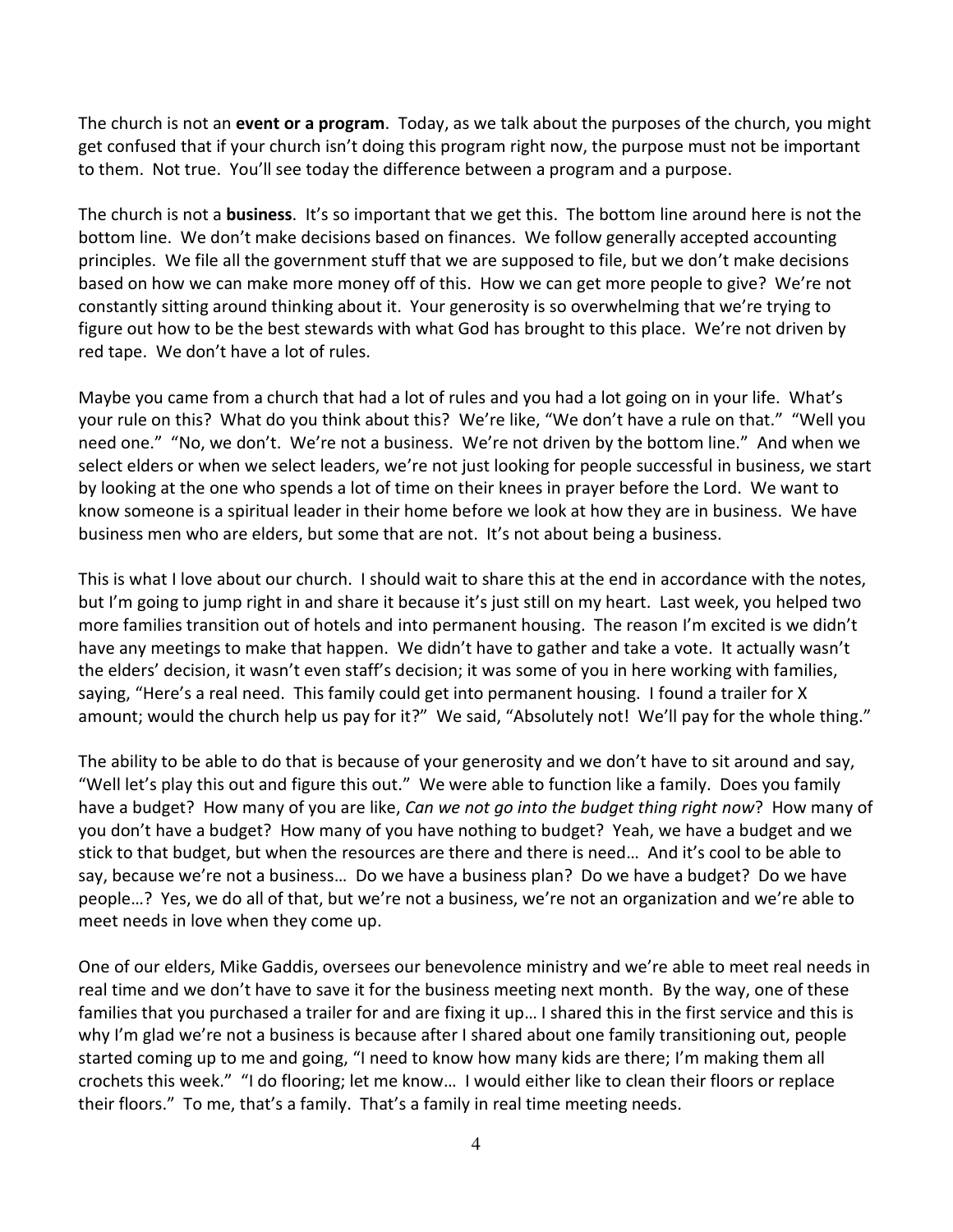When I shared this, I had some people tell me after the first service, "Boy, you opened up a huge can of worms. It's going to be flooding in and everybody wanting something." That's not how a family works. Is that how your family works? When your kids starts says I want this, I want this, you can say no. But we're able to meet needs.

Every time we share this, people get nervous that everybody's going to come here and want us to buy them a house. It hasn't happened yet. Why? It's because those that we're meeting the needs for… With the inward focus, yes, we're helping those who are in our church family, but now we're also helping those who are outside of our church family.

The church is not a **pastor**. And all God's people said… Amen. The church is not me. And all God's people said… Amen. Yes. Leave me alone. This is so important. I get frustrated when the church gets a bad rap for something I do or don't do. It's not about one person or two or three people. Sometimes people say, "So I don't go to that church because that church…." They really aren't saying that church; they're really saying that pastor. The church is far more than its leadership. Remember the apostle's teaching and the foundation of the church is built on the cornerstone of Jesus Christ. Please keep that as the focus and please keep that as the priority.

The church is not a building, day of the week, event, business, or a pastor.

I know some come up to me at starting point and they're like, "You know what? I'm trying to figure out if I should join this church but it's so large and at my last church, my pastor was my best friend." I'm always like, "Oh," and then walk away. Do you know why? I want to hang out with you. I want to spend time with you. I can't. I want to, but God has not called me here to be your pimp daddy; I'm your pastor. Please understand the difference. "I need one person to meet all my needs and do everything for me." It ain't going to happen. But this is a place where your needs can be met. This is a place where you can grow. We are a family. We are the Kingdom of God.

**Let's look at five ways to serve local**. More specifically, to serve your local church.

**1. Gather regularly for worship.** The first of five purposes that we are going to look at today. The scripture says, *Love the Lord your God with all your heart and with all your soul and with all your mind.*  (Matthew 22: 37) We read this in the Great Commandment, but then we see it played out in Acts 2: 42- 47, when the church was formed. That's the First Century church. Something we've said for years around here is that we wouldn't be a 21<sup>st</sup> Century church built on  $15<sup>th</sup>$  Century principles, but that we would be a 21<sup>st</sup> Century church modeling the First Century church. That's very important for us. So …*praising God*. (Acts 2:47) The scripture says *Every day they continued meet together in the temple courts* (Acts 2: 46) Gathering for worship.

A couple of weeks ago, I used that illustration by Francis Chan. Sometimes, when we worship, you'll hear people say, "I didn't get a lot out of worship today." Or you'll hear people say, "The music wasn't really my thing today."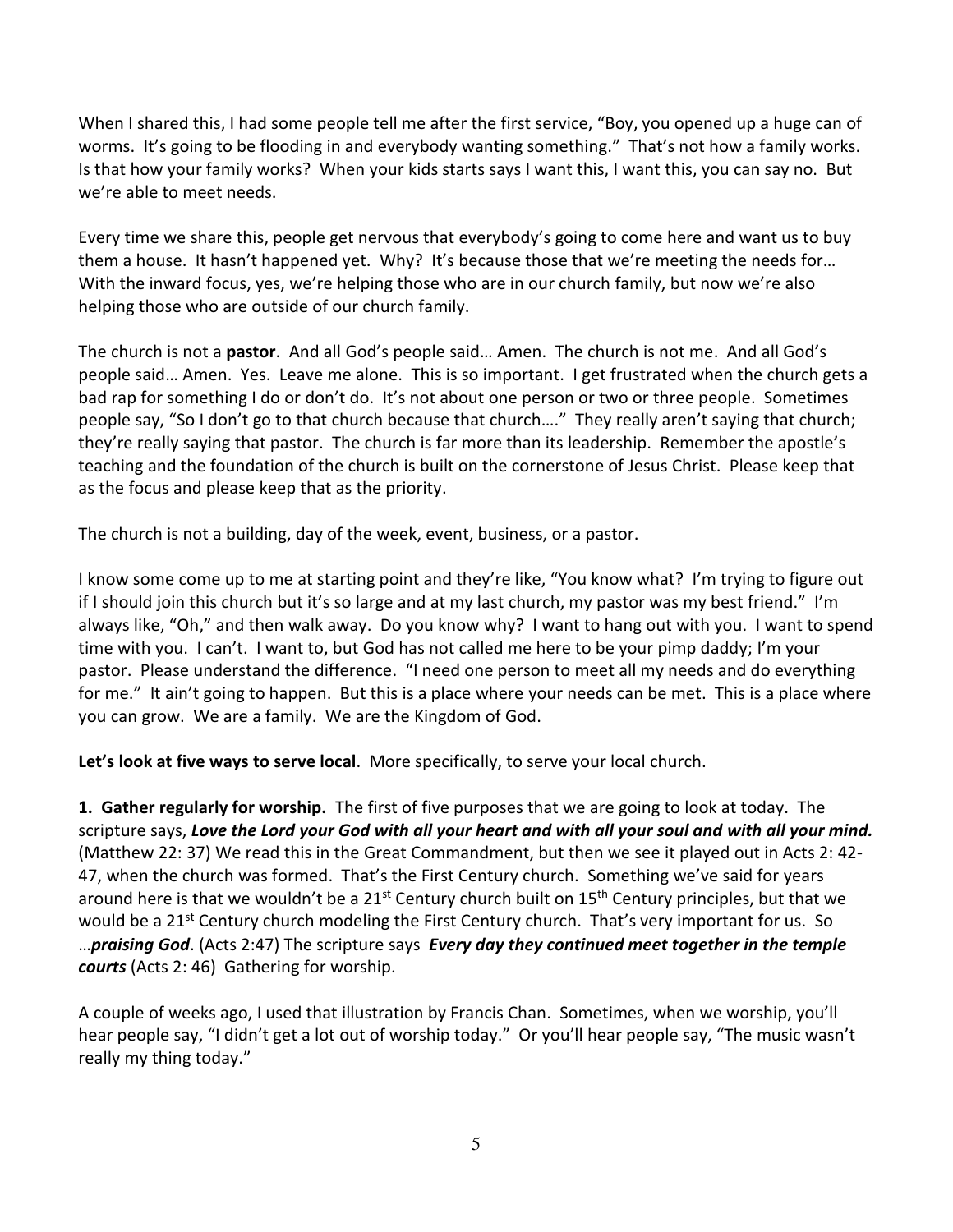I've never had a good response to that until Francis Chan shared this and now it's my new response. When someone says, "I didn't get a lot out of worship today," I now respond with, "That's okay. We weren't worshiping you." Isn't that a great line?

Well, some people in the first service took that and as they were leaving, getting on the golf cart going to the other parking lot and walking out past greeters in this parking lot… None of the greeters or the golf cart folks had been in the service yet and they didn't hear the illustration. But because 8:30 has so many comedians in training, so many people left the church service walking out and when the gold cart driver said, "So, how was it," they said, "We didn't get a lot out of it today." The greeters didn't have a clue what was going on and they heard this a dozen times. They were like *oh, no, is this the end of Woodland Hills?* By about the tenth time, one guy said, "By the tenth time I heard someone say that, I told them, "Most people didn't, so you're in the same…" But then they had to come into church and figure out it was an illustration.

Here's what we want to talk about when it comes to gathering and it's very important because this is the service we livestream. It's also the service that is recorded to go out on Vimeo. I want you to know Vimeo, livestream, what great tools. Yesterday, I heard from a Sunday school class in St. Louis that uses the sermons as their Sunday school curriculum. We are grateful this is a tool, but here's what we want you to understand. All of you watching livestream or Facebook live right now, we never intended for livestreaming to replace your physical presence with the body of Christ. When we started it, going on 8 or 10 years now, it was never the intention that it replaced you being a part of what we're doing here physically. This is so important.

A month or so ago, a pastor out on the west coast came out and said, "Tomorrow, we'll be announcing our new location as a church." It's a local church and a local church pastor. He did like a one-minute video and on that video, he said, "Our local church now is everywhere because you can go to church on the app." A lot of pastor were frustrated. I get this is engagement. This is how people connect and all that. Again, an app is a great tool and can be used, but it shouldn't replace your physical presence.

I was kind of cutting up with a pastor friend on the phone about it. This is what pastors do. We have jokes that a probably a lot of people wouldn't laugh at. Who it was with isn't important. I was talking to Alex Himaya. Alex had a great line. Alex goes, "Yeah, for worship, press one. For communion, press two." I love this one. "For church discipline, press three."

There is so much in a local church that an app or livestreaming will never give you. If I can just say to those of you, I love your heart behind this. I love when you share this. You leave Woodland Hills, or you go to Florida or another state and you email or message us. You'll say something like, "We've not been able to find a church home here. We miss Woodland Hills." I want to just tell you that if you still consider us your church home and still consider me one of your pastors, keep looking. You need to find a local church where you live. You need to become a member. You need to tithe. You need to gather. You need to serve. You need to be a part of it.

Some of you live in Branson and you don't attend with us physically. You're saying, "But I get so much out of it just watching online." But there's so much you can't get just being online. There are limitations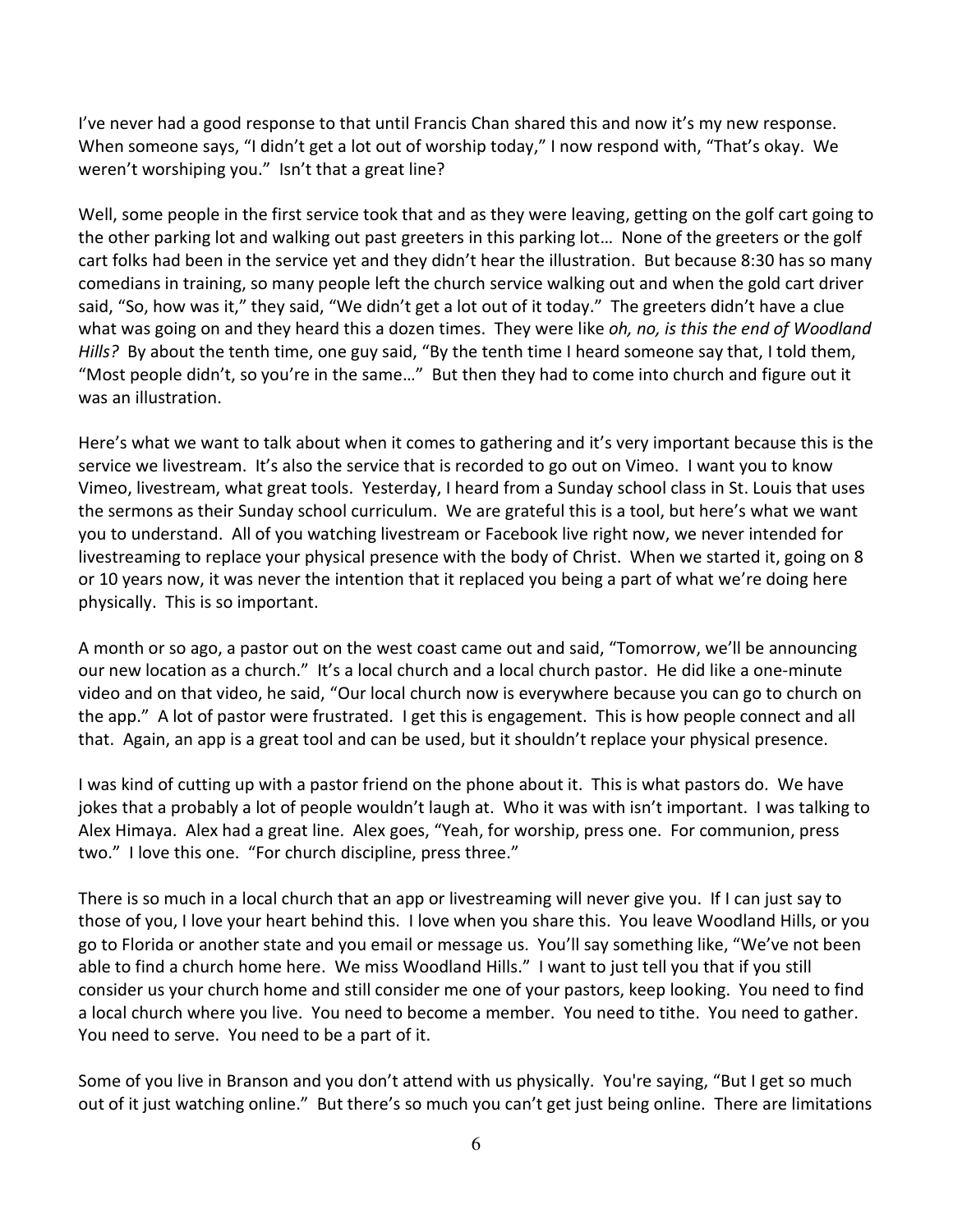to technology and benefits to the body of Christ. Are we in agreement on that? Use it as a tool. Stay connected with us, but don't let this be your local church. Find one where you live and plug into a Bible believing church and tithe, give, serve, invite people to it. You already invite people to watch this service, so invite people to go with you where you are.

**2. Fellowship with other believers.** You serve the local church by fellowshipping and being a part of pouring into relationships. I love it as we see this played out in the First Century church in Acts 2: 46. Stephanie Watson wrote this in really fancy script handwriting and it sits over our dining room wall. *[46](https://www.studylight.org/desk/?q=ac%202:46&t1=en_niv&sr=1) Every day they continued to meet together in the temple courts. They broke bread in their homes and ate together with glad and sincere hearts…* They enjoyed one another's company.

We want that for you. How do you find that? How do you make a large church with three services and so many people feel small? Here's how we believe that happens: **Home groups, Bible studies, ministry teams.** They are the best ways to make a large church feel small. The only way you will find fellowship and make this church feel small and find the community that many of you are longing for right now is if you take personal responsibility for that. That's on you. Don't ever have the expectation that you need to know everybody in this service or everybody in the next. I don't have that expectation. I want to remember names, but I can even be a part of a church that is this big and feels small. A church over 2,000 people… You'll find it in home groups, Bible studies, and ministry teams.

This is very important because for some of you, this frustrates you deeply when you part of a home group and having fellowship and the home group decides to take the summer off. That wears some of you out. You don't need a program to have fellowship. That's what we just said about the difference between a purpose and a program. You can continue in meeting. Many do. We have Bible studies at the church, but they don't meet 12 months a year and you don't need them to have the purpose of fellowship. Many of you go out for dinner and lunch and coffee to make a large church feel small.

I also encourage you to plug in and serve. Many people here find community with the teams in which they serve and huddle with each and every week. Make a large church feel small. Fellowship, find relationships in this church.

**3. Grow in your faith and help others grow through discipleship**. This is very important to understand because sometimes we would say that discipleship means growing in your faith. That's only part of it. Some would say, "I want to go to a church that feeds me." I'm not going to allow my lower lip to get quivering on that comment because sometimes that is someone who just wants to learn and grow and gather knowledge for themselves, but that's not discipleship. Discipleship is growing, and then helping someone else grow. You learn the scripture, you learn wisdom from the scripture, you learn how to apply it to your life. The cycle of discipleship that we teach – Paul/ Timothy relationships – is that you would take what you have learned and how you've applied it and go help someone else.

We're seeing this played out in the church right now and I love it. One of the families we helped last week has an older couple, an older family in this church that's walking alongside of them. They have plenty of knowledge. They've been in church most of their adult lives, but now they are helping someone else grow. That is discipleship.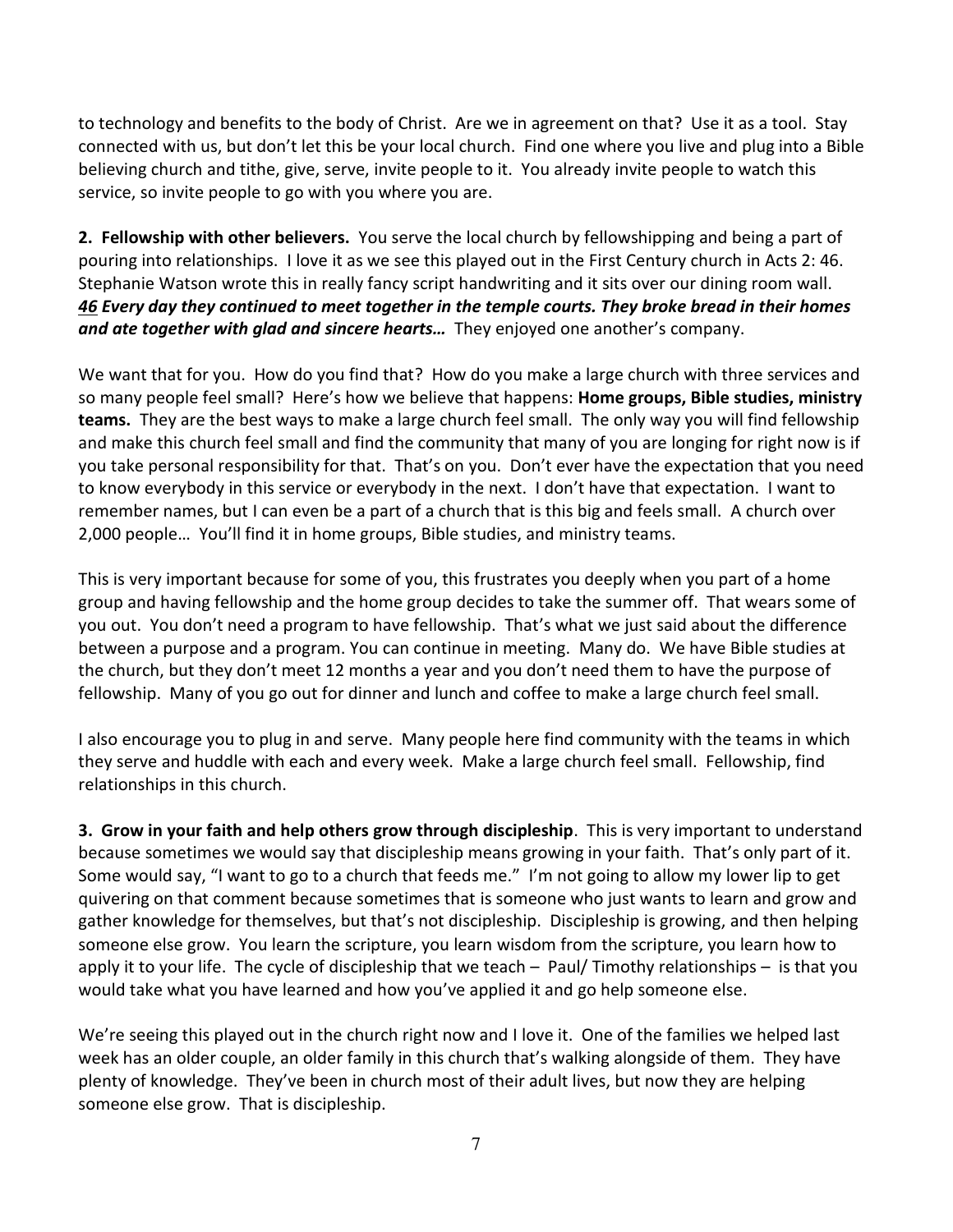The scripture says this in the Great Commission. …*teaching them to obey everything I have commanded you.* (Matthew 28: 20) So we are a teaching church. We want people to understand the teachings of Jesus and the life that Jesus lived so that we would take on the teachings and the life of Christ.

In the First Century church, you see this played out. *The devoted themselves to the apostles' teaching* (Acts 2:42) They gathered regularly for worship and for teaching.

A couple of years ago, I had a friend at a church… It doesn't matter what church. Watermark in Dallas, Texas. He asked me this question, "Ted, would you consider Woodland Hills a cruise ship or a battleship?"

Without hesitation, I said, "I hope we're both."

He goes, "You know the emphases of the question."

I go, "Yeah, I know. He who frames the question wins the debate. I get that. And you're asking me to make a choice that I don't believe the Bible asks me to make. I know what you're wanting me to do. You framed the question, so you're wanting me to choose the battleship, but I'm here to tell you that they ate together with glad and sincere hearts." They spent time together around potlucks. We're not getting into the potluck conversation right now. Could you imagine a potluck with 2,000 people? You're like *let's do it*. No. Have one in your Bible study or your home group. And all God's people said… Amen.

How many of you are going out with somebody from this church after this service? How many of you are going to a buffet? You're a cruise ship Christian. You're looking for the buffet. Again, I'm not in to when I'm asked to make a decision the scripture doesn't ask me to make. We can enjoy one another's company in fellowship, and still be are on purpose and on mission. We have much to do to reach this community.

This week we had meetings with the Forsyth Superintendent and the Hollister Superintendent. We're meeting with the Branson Superintendent and the Reeds Spring Superintendent about how our church specifically, but then how a broader group can begin to help meet the needs of families in our community. There will be moments where I'm enjoying the fellowship of those I'm serving alongside, but we're very much on purpose, on mission with that.

When it comes to discipleship, there's this tension between **truth and love**. It's a tension we understand exists and we're okay with it. We're okay with knowing that Jesus said, "I am the way, the truth and the life, no one come to the Father except through me." "A new commandment I give you that you're called to love one another." We speak the truth in love.

After this series, we're doing a whole series on love. I think we're going with… I think we were either going to call it *Love Is*… We should let them pick what they want to call it. Might as well; let's do it. Katie is going to Disney; she's not paying attention much today. Or we were going to go with the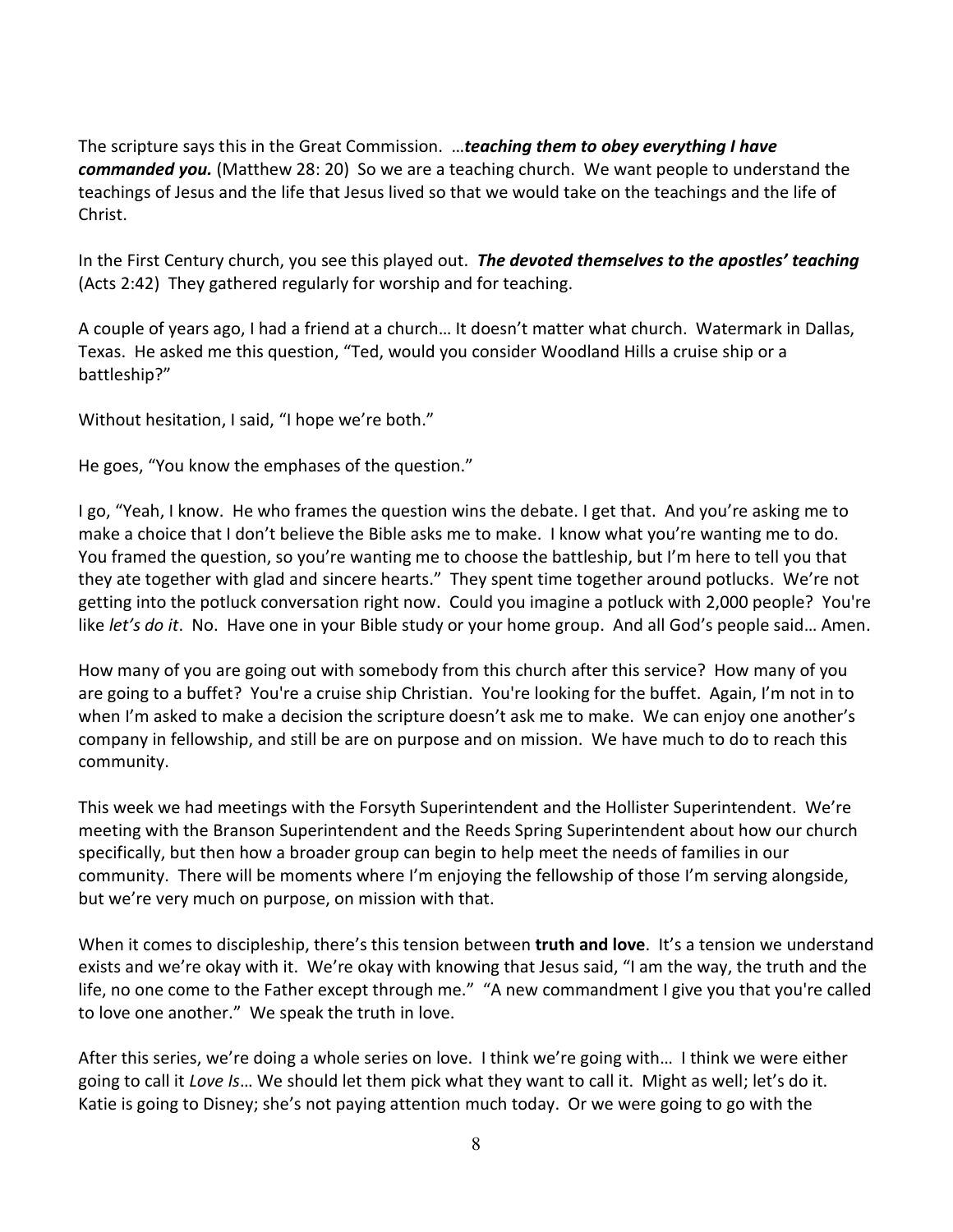Foreigner song, *I wanna know what love is*. How many want an 80s themed series? How many would like another country series? How many say no to the country series? You can go to First Baptist Branson during that series. That's what we'll tell you. It was funny. We debated this on staff. I go, "We should do a western series." They go, "We just did a country series." I go, "I didn't say a country series; I said a western series." There's a difference between country and country western.

Truth in love. We don't have to sacrificed one for the other. All truth puffs you up and makes you a mean, arrogant person. You have to speak the truth in love. We'll see this in 1 Corinthians 13: 1-3. If you don't have love, everything you say is meaningless. That's as clear as it can be. Paul shares that in 1 Corinthians 13.

**4. We serve others in ministry.** Again, look at the Great Commandment and then how it played out in the church. *Love your neighbor as yourself*. (Matthew 22:39) Then you come down to the First Century church. *They sold property and possessions to give to anyone who had need*. (Acts 2: 45) We see this in Chapter 4 as well. They sold property and brought it to the apostles and said, "Let's make sure everyone within our church family has their physical needs met."

At this church, **we believe every member is a minister**. There is not one or two or three people that do all the work of ministry. If you profess faith in Jesus and this is your local church, we want you to function as a minister. I just want to say I'm grateful for all of you who do that so well. I just hear story after story of a Bible study that meets a few miles from here. Again, it wasn't a Bible study that was put together by the church, but they all gathered together. Just to hear the stories of them going to Rockaway Beach and taking a young man shopping and caring for him. They didn't come and seek out permission or ask for something official to take place. They were just all functioning as ministers in the church.

We want you to know every member is a minister and you should **do for one what you wish you could do for all**. Find someone and serve. Don't look around here and be like, *The need is too great, so I'll do nothing*. The need is so great you need to do something. *The need is so great, I can't do everything*. Absolutely. Just like you can't know everyone, you can't serve everyone, but you can know someone, and you can serve someone.

**5. Invite others to be a part of our church family through evangelism.** Sharing your faith… Watch how this played out again in the scripture from the Great Commission to the First Century church. *Go and made disciples of all nations.* (Matthew 28:19) So, it's not just our church family, inward, loving everyone here. It's not just outward – loving the lost in our community. It's taking the gospel to the ends of the earth. It's making sure that we… Again, we have missionaries in this service right now that you've been supporting so well. The Truloves are headed back to Haiti. My family is going to Tanzania this summer to visit with missionaries and to do a conference with them. We've supported them for 17 years and we've never been over there. We've had elders go over and visit, gut this will be our first time.

**… the Lord added to their number daily those who were being saved**. (Acts 2:47) This is one of the reasons I really focus on the words "the Lord added to their number." I think we have too many pastors